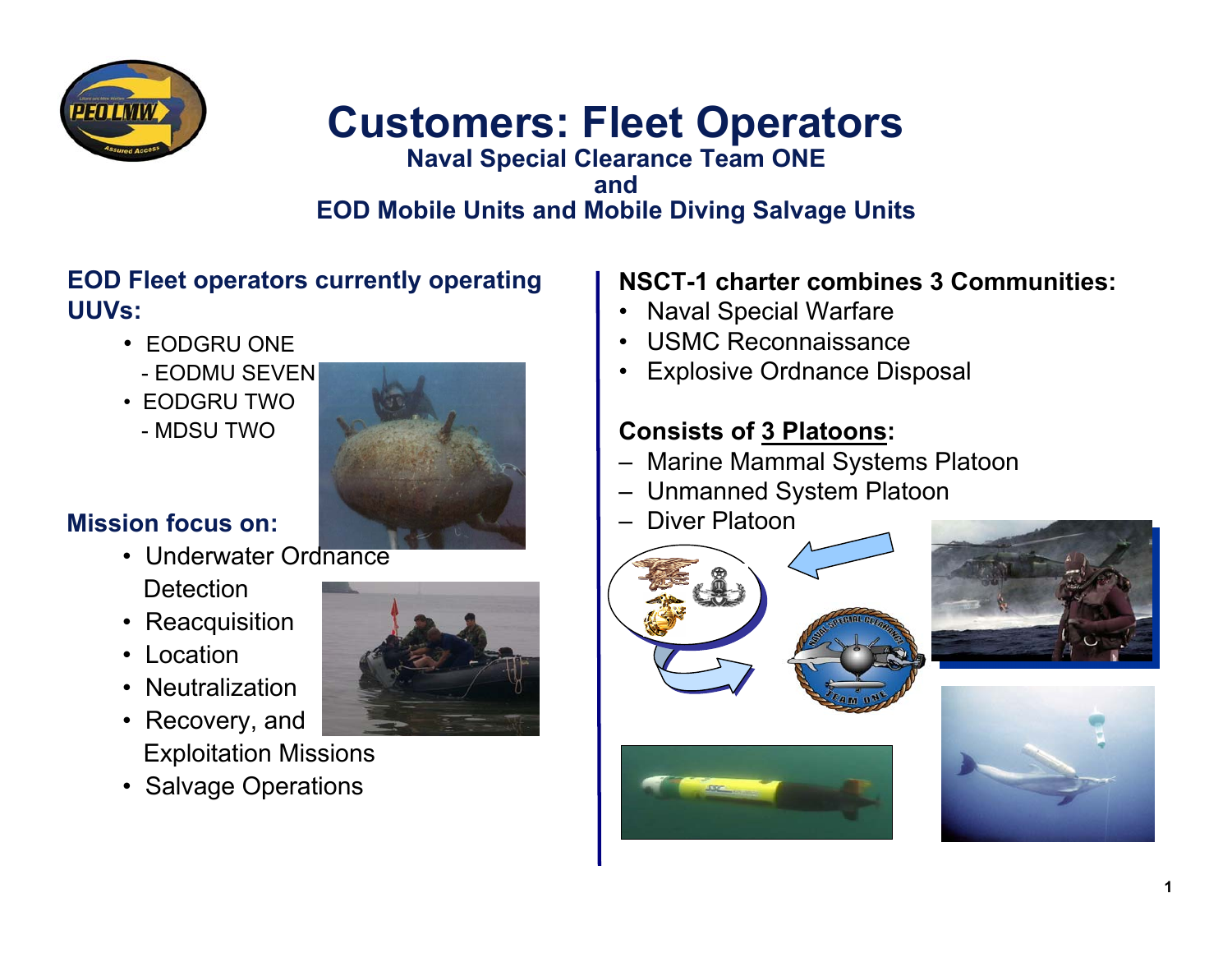

## **Navy UUV Master Plan and the Navy Small UUV Strategic Plan**



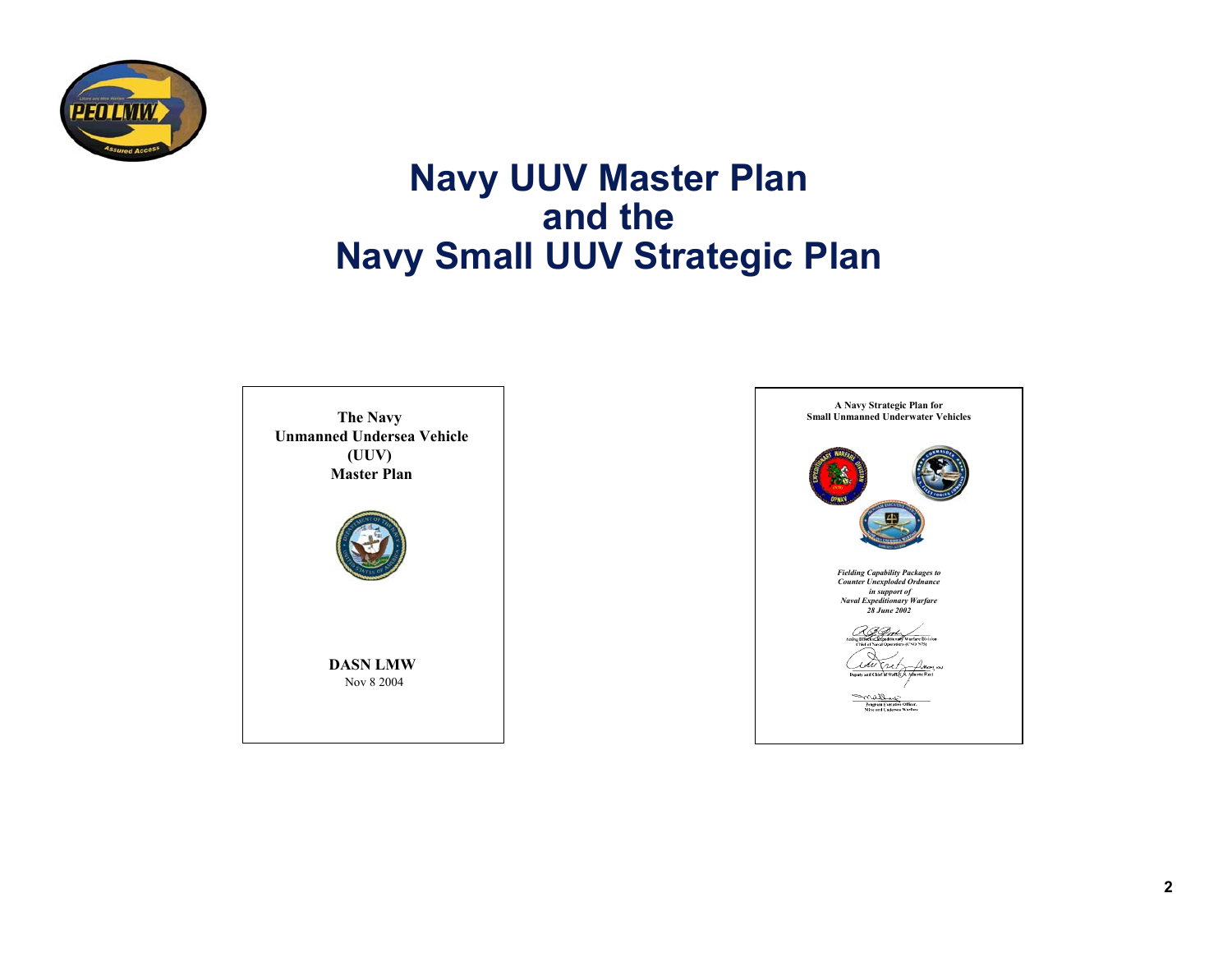

### **Fleet Employment of UUVs** EOD FORCESOperation IRAQI FREEDOM

¾ *"The arrival of a relief ship laden with emergency supplies at the port of Umm Qasr on Friday followed several days of allied mine clearing efforts… in support of Operation Iraqi Freedom. The operation marked…the initial operational launch of Navy unmanned underwater vehicles, according to Rear Adm. Paul Ryan, Commander of Mine Warfare Command."* 

#### **Inside the Navy, 31 March 2003**

¾ *"It's [NSCT-1 UUV Platoon] done a wonderful job for us over there in the Umm Qasr vicinity and we are looking forward to the end of the conflict to be able to tell the full story of the first operational deployment of UUVs."*

> **RDML Paul Ryan, CMWC Inside the Navy , 31 Mar 2003**



¾ *"…[UUVs] gadgets were the main workhorses of the mine clearing effort… if one got blown up in the process, the relatively cheap price meant it would be no big deal."*

> LT Richard Haas, USN OIC, NSCT-1 Inside the Navy ,31 Mar 2003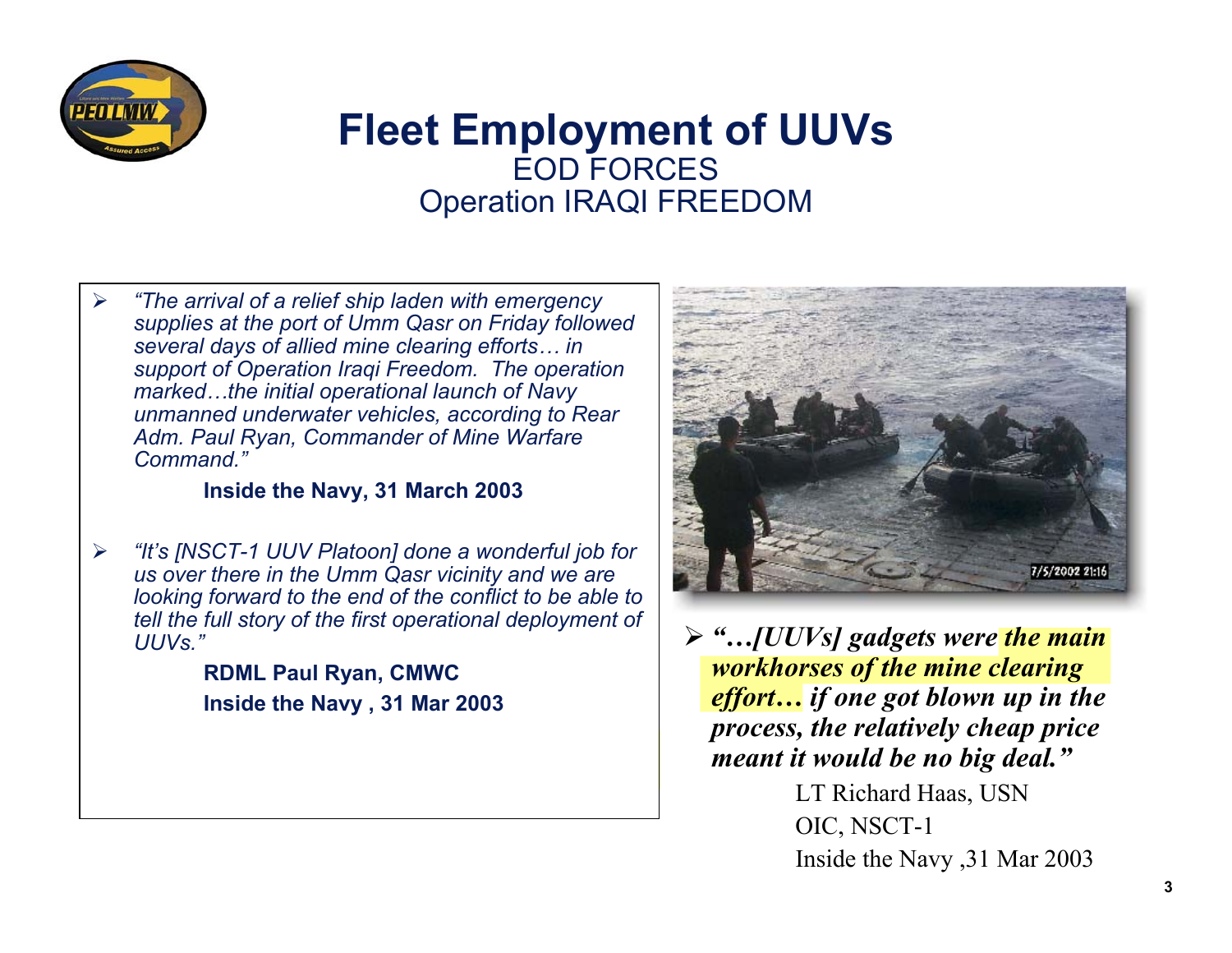

**How should we further improve UMV testing and assessment capabilities, and at-sea experimentation support, to accelerate delivery of UMV systems to Fleet users?**

- **Emulate the fleet user (test personnel and procedures);**
- **Think system suitability (i.e. Human Systems Integration focus);**
- **Life cycle Simulation (e.g. system employment, accelerated aging, etc.)**